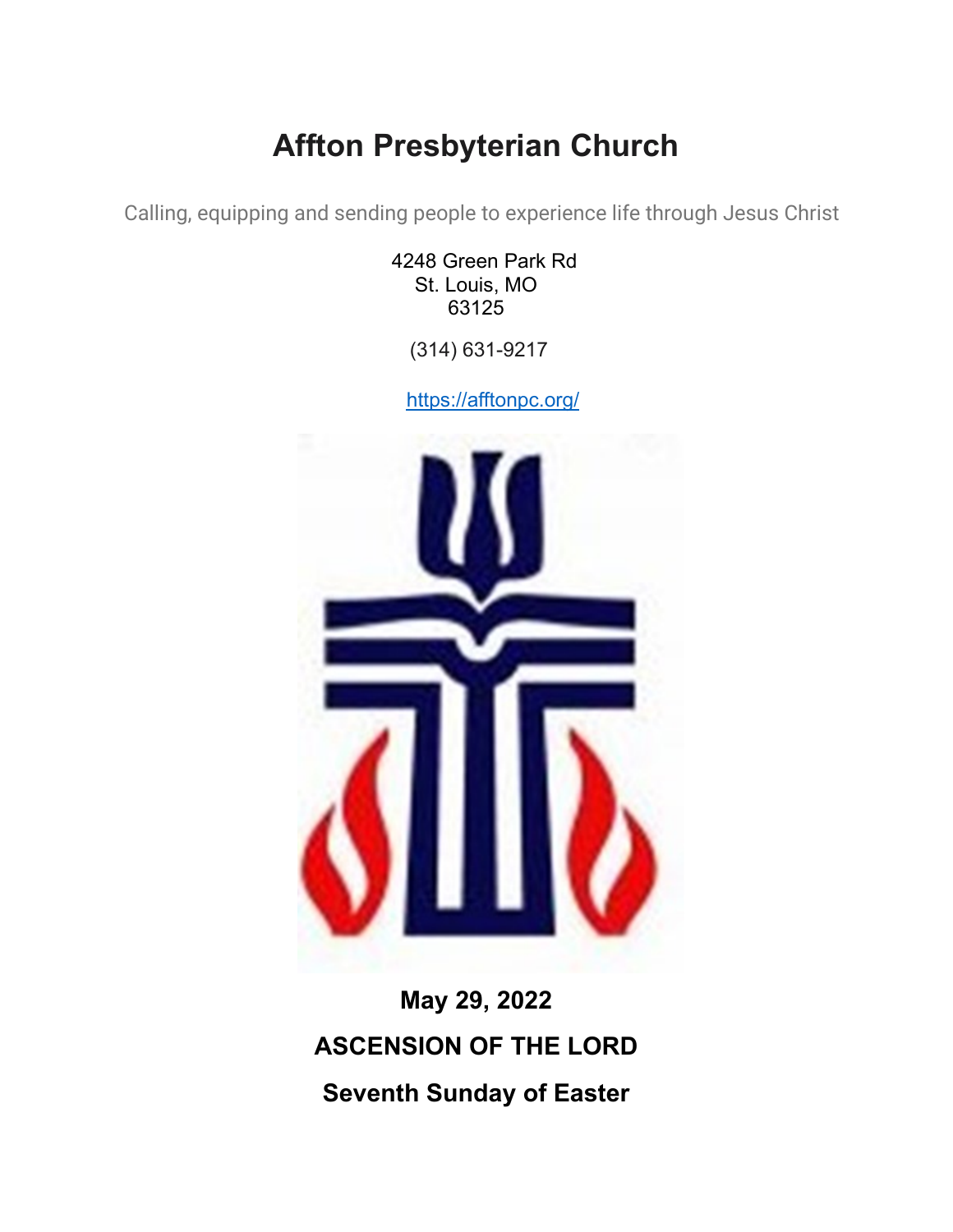## **Service for the Lord's Day**

Words of Welcome & Announcements

Prelude

⇧Call to Worship

Christ is risen! **Christ is risen indeed! Alleluia!** Clap your hands, all you people! **God has gone up with a shout of joy.** Jesus Christ has risen to reign; **His is the name above all names!**

ûHymn #106 "Alleluia, Alleluia! Give Thanks"

Prayer of Confession

**Almighty God, you have raised Jesus from death to life, and crowned him Lord of all. We confess that we have not bowed before him or acknowledged his rule in our lives. We have gone along with the ways of the world, following false idols of power and privilege, and failed to give Christ glory. Forgive us, and raise us from sin, that we may be your faithful, joyful people through all our days. Amen.**

Assurance of Pardon

⇧Response "Alleluia, Alleluia! Give Thanks"

⇧Passing the Peace

Prayer for Illumination

**God Most High, reigning in glory, send down your Spirit of wisdom to shine in your heavenly Word, so that we may worship you with joy, continually blessing your name; through Jesus Christ our Lord. Amen.**

Scripture Acts 1:1-11

Sermon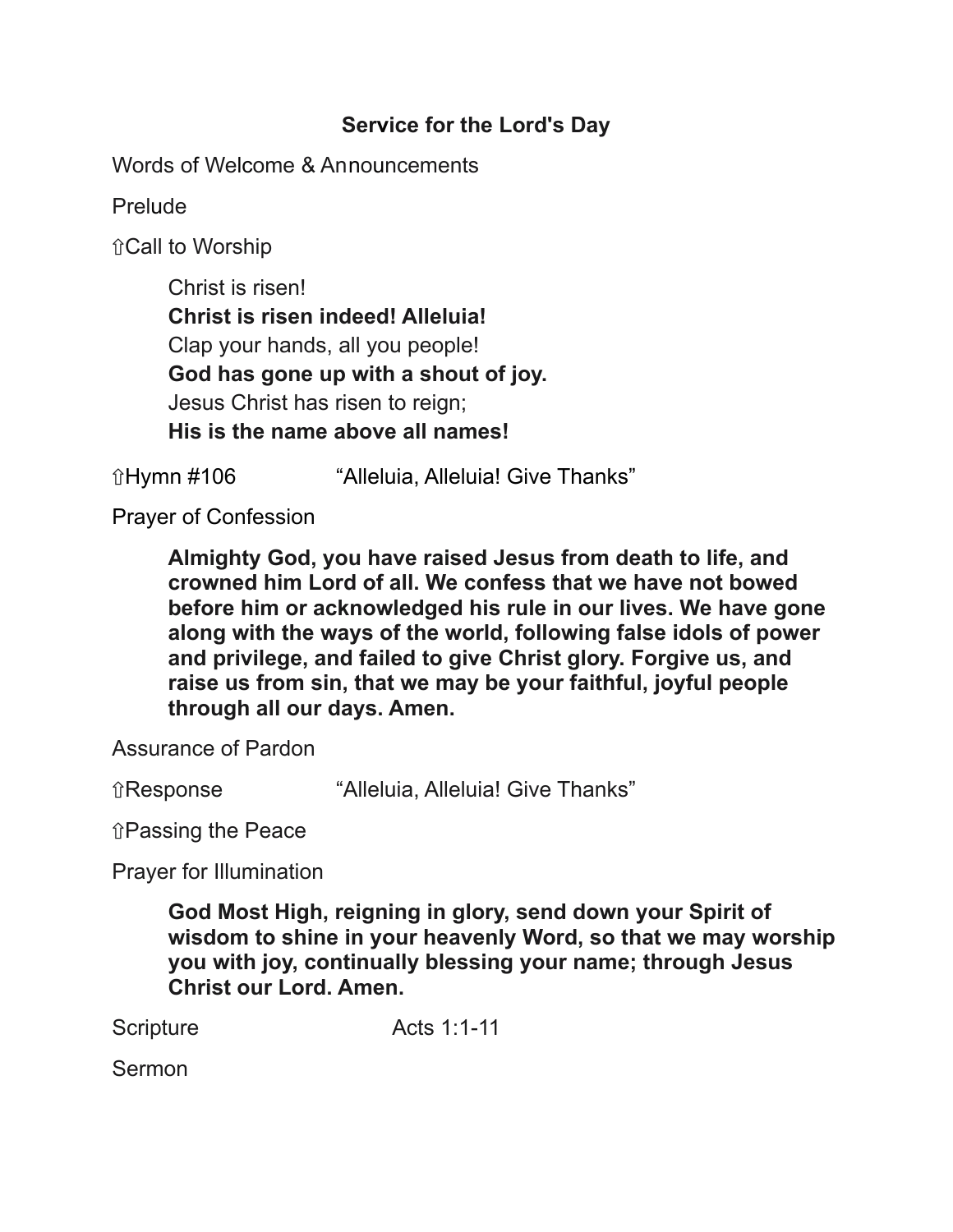ûHymn #543 "Abide With Me

⇧Affirmation of Faith *The Apostle's Creed*

**I believe in God the Father Almighty, Maker of heaven and earth, and in Jesus Christ his only Son our Lord; who was conceived by the Holy Ghost, born of the Virgin Mary, suffered under Pontius Pilate, was crucified, dead, and buried; he descended into hell; the third day he rose again from the dead; he ascended into heaven, and sitteth on the right hand of God the Father Almighty; from thence he shall come to judge the quick and the dead. I believe in the Holy Ghost; the holy catholic church; the communion of saints; the forgiveness of sins; the resurrection of the body; and the life everlasting. Amen.**

**Offering** 

Please place offerings in the collection plate on the table upon entering or exiting the building. Checks can also be mailed to the church or donations made online.

⇧Response of Praise "Doxology"

⇧Prayer of Dedication

**Great and mighty God, we praise you that Christ has ascended to rule at your right hand. We rejoice that he has put down tyrannies that would destroy us, and unmasked idols claiming our allegiances. Accept the offerings of our lives, that we may live with freedom to love with your love and embrace the world with Christ's compassion. Amen.**

Prayers of the People and The Lord's Prayer

⇧Hymn #150 "Come, Christians, Join to Sing"

⇧Charge and Benediction

**Postlude** 

#### **The people serving you…**

| Musician:  | <b>Lynette Milles</b>  |
|------------|------------------------|
| Liturgist: | <b>Abbey Croissant</b> |
| Pastor:    | Rev. Hannah Zyla       |